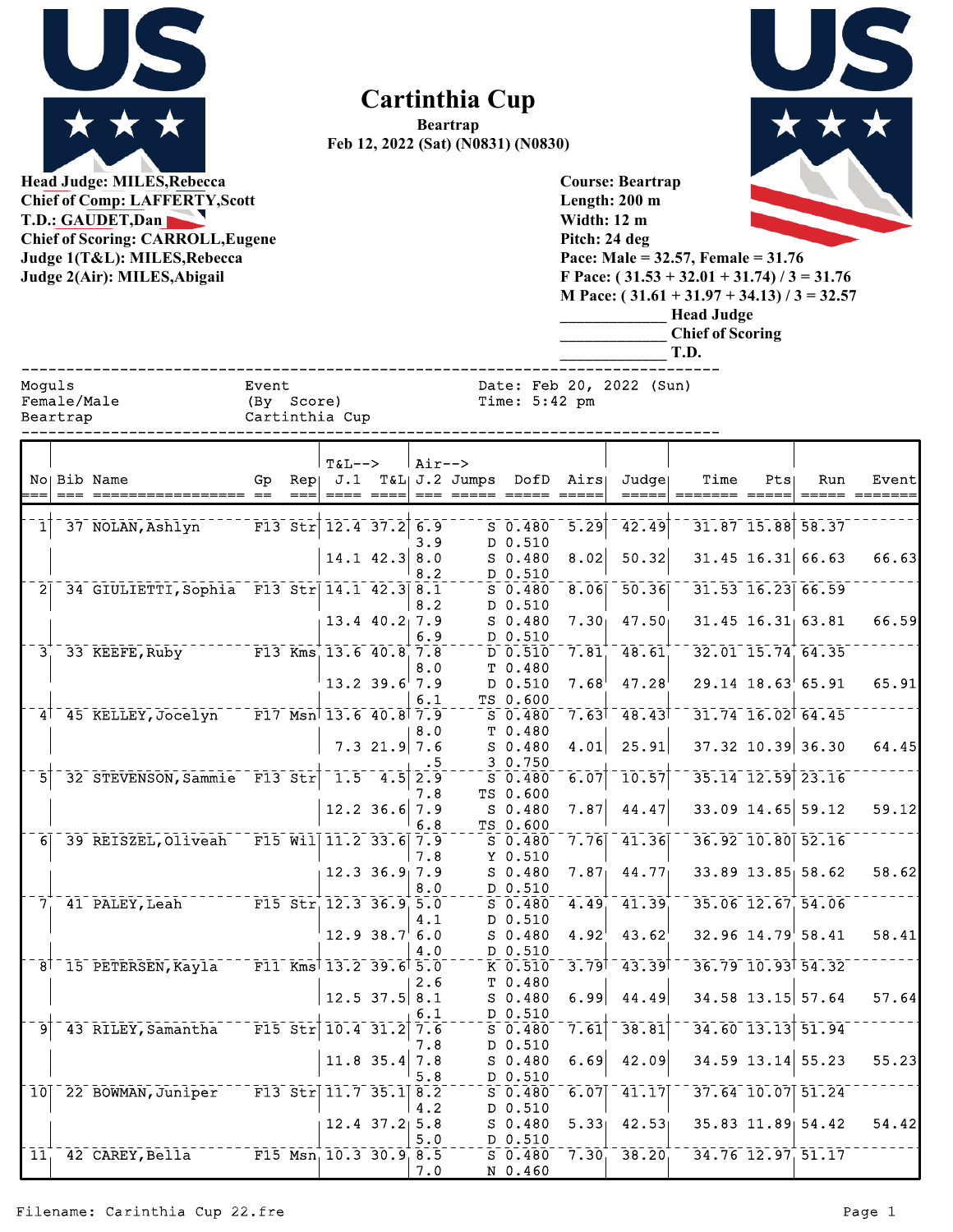Moguls Event Event Date: Feb 20, 2022 (Sun)<br>Female/Male (By Score) Time: 5:42 pm

|                 |                                                                               |                                    |      | $T&L-->$                                 |                                                    | $Air--$ |                                                  |                          |                     |                                                        |                                         |     |                                      |       |
|-----------------|-------------------------------------------------------------------------------|------------------------------------|------|------------------------------------------|----------------------------------------------------|---------|--------------------------------------------------|--------------------------|---------------------|--------------------------------------------------------|-----------------------------------------|-----|--------------------------------------|-------|
|                 | No Bib Name                                                                   | Gp                                 | $==$ | $Repl$ $J.1$<br>$== == =$                |                                                    |         | T&L J.2 Jumps DofD Airs<br>====  === ===== ===== |                          |                     | Judgel<br>=====                                        | Time                                    | Pts | Run                                  | Event |
|                 |                                                                               |                                    |      |                                          | $11.4$ 34.2 8.2                                    |         |                                                  | $S$ 0.480                | 6.85                | 41.05                                                  |                                         |     | 34.75 12.98 54.03                    | 54.03 |
|                 |                                                                               |                                    |      |                                          |                                                    | 6.1     |                                                  | T 0.480                  |                     |                                                        |                                         |     |                                      |       |
| $\overline{12}$ | 21 FRANKEL, Rikki                                                             |                                    |      | $F13$ Str $10.4$ 31.2                    |                                                    | 7.9     |                                                  | $S$ 0.480                | 6.03                | 37.23                                                  |                                         |     | 36.92 10.80 48.03                    |       |
|                 |                                                                               |                                    |      |                                          |                                                    | 4.4     |                                                  | D 0.510                  |                     |                                                        |                                         |     |                                      |       |
|                 |                                                                               |                                    |      |                                          | $11.4$ 34.2 5.1                                    | 4.0     |                                                  | TS 0.600<br>D 0.510      | 5.10                | 39.30                                                  |                                         |     | 35.70 12.03 51.33                    | 51.33 |
| 13              | 38 LAFFERTY, Stella                                                           |                                    |      | $F15$ Msn $10.3$ 30.9 5.0                |                                                    |         |                                                  | $S$ 0.480                | 4.92                | 35.82                                                  |                                         |     | 36.72 11.00 46.82                    |       |
|                 |                                                                               |                                    |      |                                          |                                                    | 4.0     |                                                  | $q$ 0.630                |                     |                                                        |                                         |     |                                      |       |
|                 |                                                                               |                                    |      |                                          | $10.3$ 30.9 5.9                                    |         |                                                  | $S_0.480$                | 5.35                | 36.25                                                  |                                         |     | 33.10 14.64 50.89                    | 50.89 |
|                 |                                                                               |                                    |      |                                          |                                                    | 4.0     |                                                  | $g$ 0.630                |                     |                                                        |                                         |     |                                      |       |
| 14              | 31 CUNNINGHAM, Ryan                                                           |                                    |      | $F13$ Kms $10.8$ 32.4 6.0                |                                                    |         |                                                  | $S$ 0.480                | $\overline{5.18}$   | 37.58                                                  |                                         |     | 36.03 11.69 49.27                    |       |
|                 |                                                                               |                                    |      |                                          | $10.9 32.7$ 5.0                                    | 5.0     |                                                  | N 0.460<br>$S$ 0.480     | 2.40 <sup>1</sup>   | 35.10                                                  |                                         |     | $33.89$ $13.85$ <sup>1</sup> $48.95$ | 49.27 |
|                 |                                                                               |                                    |      |                                          |                                                    | . 0     |                                                  |                          |                     |                                                        |                                         |     |                                      |       |
|                 | $F13$ $Str$ <sup>10.2</sup> 30.6 <sup>1</sup> 3.5<br>$15†$ 26 PALEY, Alexa    |                                    |      |                                          |                                                    |         |                                                  | $S_0.480$                | 3.21                | $-33.81$                                               |                                         |     | 39.79 7.90 41.71                     |       |
|                 |                                                                               |                                    |      |                                          |                                                    | 3.0     |                                                  | D 0.510                  |                     |                                                        |                                         |     |                                      |       |
|                 |                                                                               |                                    |      |                                          | $0.1 \quad 0.3   2.8$                              |         |                                                  | $S$ 0.480                | 1.85                | 2.15                                                   | 48.07                                   |     | 2.15                                 | 41.71 |
| $\overline{16}$ | 12 HASHEM, Remie                                                              | $F11$ Str                          |      |                                          | $8.3$ 24.9 3.0                                     | 1.0     |                                                  | D 0.510<br>T0.480        | 4.20                | 29.10                                                  |                                         |     | 35.76 11.96 41.06                    |       |
|                 |                                                                               |                                    |      |                                          |                                                    | 6.0     |                                                  | N 0.460                  |                     |                                                        |                                         |     |                                      |       |
|                 |                                                                               |                                    |      |                                          | $7.3$ 21.9 2.4                                     |         |                                                  | T <sub>0.480</sub>       | 4.87                | 26.77                                                  | 44.79                                   |     | $2.87$ 29.64                         | 41.06 |
|                 |                                                                               |                                    |      |                                          |                                                    | 8.1     |                                                  | N 0.460                  |                     |                                                        |                                         |     |                                      |       |
| 17 <sup>1</sup> | 20 WRZESINSKI, Sage                                                           |                                    |      | $F13$ Hun 4.2 12.6 4.2                   |                                                    |         |                                                  | T <sub>0.480</sub>       | $\overline{5.75}$   | 18.35                                                  |                                         |     | 46.96 0.68 19.03                     |       |
|                 |                                                                               |                                    |      |                                          |                                                    | 7.8     |                                                  | $S$ 0.480                |                     |                                                        |                                         |     |                                      |       |
|                 |                                                                               |                                    |      |                                          | 9.929.713.9                                        | 8.1     |                                                  | T 0.480<br>$S$ 0.480     | 5.75                | 35.45                                                  | 42.43                                   |     | $5.24$ 40.69                         | 40.69 |
| $\overline{18}$ | 28 LAFFERTY, Alexis                                                           | $ \overline{F13}$ $\overline{Msn}$ |      |                                          | $5.0$ 15.0 1.8                                     |         |                                                  | $S$ 0.480                | 4.52                | 19.52                                                  |                                         |     | $42.35 - 5.32$ , 24.84               |       |
|                 |                                                                               |                                    |      |                                          |                                                    | 6.1     |                                                  | TT 0.600                 |                     |                                                        |                                         |     |                                      |       |
|                 |                                                                               |                                    |      |                                          | 7.021.011.9                                        |         |                                                  | $S$ 0.480                | 5.11 <sup>1</sup>   | 26.11                                                  | 38.61                                   |     | 9.09'35.20                           | 35.20 |
|                 |                                                                               |                                    |      |                                          |                                                    | 7.0     |                                                  | TT 0.600                 |                     |                                                        |                                         |     |                                      |       |
| 19              | 2 CUNNINGHAM, Charlo F09 Kms                                                  |                                    |      |                                          | $6.4$ 19.2 4.8                                     | 3.0     |                                                  | $S_0.480$<br>K 0.510     | $3.83$ <sup>T</sup> | $-23.031$                                              |                                         |     | $40.81 - 6.88$ <sup>1</sup> 29.91    |       |
|                 |                                                                               |                                    |      |                                          | 6.0 18.0   4.0                                     |         |                                                  | K 0.510                  | 4.82                | 22.82                                                  |                                         |     | 36.41 11.31 34.13                    | 34.13 |
|                 |                                                                               |                                    |      |                                          |                                                    | 5.8     |                                                  | $S_0.480$                |                     |                                                        |                                         |     |                                      |       |
| $\overline{20}$ | 54 VANCE, Molly F09 Kil                                                       |                                    |      |                                          | $6.2$ 18.6 3.8                                     |         |                                                  | $S$ 0.480                | 3.20                | 21.80                                                  |                                         |     | 37.02 10.70 32.50                    |       |
|                 |                                                                               |                                    |      |                                          |                                                    | 3.0     |                                                  | N 0.460                  |                     |                                                        |                                         |     |                                      |       |
|                 |                                                                               |                                    |      |                                          | 4.3 $12.9$ 2.1                                     | 4.1     |                                                  | $S$ 0.480<br>N 0.460     | 2.88                | 15.78                                                  |                                         |     | 29.60 18.17 33.95                    | 33.95 |
|                 | 21 601 MONTEAU, Cassandra F09 Str 0.1 0.3 1.0                                 |                                    |      |                                          |                                                    |         |                                                  | T 0.480                  | 0.94                | 1.24                                                   |                                         |     | $46.29 - 1.36 - 2.60$                |       |
|                 |                                                                               |                                    |      |                                          |                                                    | 1.0     |                                                  | N 0.460                  |                     |                                                        |                                         |     |                                      |       |
|                 |                                                                               |                                    |      |                                          | 8.024.06.0                                         |         |                                                  | N 0.460                  | 4.96                | 28.96                                                  | 43.07                                   |     | $4.60$ 33.56                         | 33.56 |
|                 |                                                                               |                                    |      |                                          |                                                    | 4.6     |                                                  | $S_0.480$                |                     |                                                        |                                         |     |                                      |       |
|                 | $22^{+}_{1}$ 11 DAVIES, Isla $709$ Str <sup>1</sup> 5.6 16.8 <sup>1</sup> 2.0 |                                    |      |                                          |                                                    |         |                                                  |                          |                     |                                                        | $\overline{T}$ 0.480 2.11 18.91 1:01.40 |     | 18.91                                |       |
|                 |                                                                               |                                    |      |                                          | $8.2$ 24.6 2.0                                     | 2.5     |                                                  | N 0.460                  |                     | $T$ 0.480 2.34 26.94                                   | 58.37                                   |     | 26.94                                | 26.94 |
|                 |                                                                               |                                    |      |                                          |                                                    | 3.0     |                                                  | N 0.460                  |                     |                                                        |                                         |     |                                      |       |
|                 | 23 <sup>1</sup> 19 NUTT, Emelia                                               |                                    |      | $F11 \text{ Str}^{-}0.1 \text{ }0.311.6$ |                                                    |         |                                                  |                          |                     | $^-$ N 0.460 $^-$ 1.59 $^\dagger$ $^-$ 1.89 $^\dagger$ | $-59.28$                                |     | $1 - 1.89$                           |       |
|                 |                                                                               |                                    |      |                                          |                                                    | 1.8     |                                                  | T <sub>0.480</sub>       |                     |                                                        |                                         |     |                                      |       |
|                 |                                                                               |                                    |      |                                          | 6.1 $18.3$ 2.0                                     |         |                                                  | N 0.460 1.78             |                     | 20.08                                                  |                                         |     | $46.49$ 1.15 21.23                   | 21.23 |
| $\overline{24}$ | 4 WRZESINSKI, Faye                                                            | $\bar{F}09$ $\bar{H}un$            |      |                                          | $\overline{0.1}$ $\overline{0.3}$ $\overline{2.8}$ | 1.8     |                                                  | $T_{0.480}$<br>$T$ 0.480 | $\overline{2.20}$   | 2.50                                                   | 1:02.21                                 |     | 2.50                                 |       |
|                 |                                                                               |                                    |      |                                          |                                                    | 1.8     |                                                  | $S$ 0.480                |                     |                                                        |                                         |     |                                      |       |
|                 |                                                                               |                                    |      |                                          | $3.8$ 11.4 4.1                                     |         |                                                  | T 0.480                  | 5.32                | 16.72                                                  | 44.48                                   |     | 3.18 19.90                           | 19.90 |
|                 |                                                                               |                                    |      |                                          |                                                    | 7.0     |                                                  | $S$ 0.480                |                     |                                                        |                                         |     |                                      |       |
| 25              | 44 ANDREW, Hadley F17 Msn                                                     |                                    |      |                                          | $3.6$ 10.8 $2.1$                                   |         |                                                  | $T$ 0.480                | 2.88                | $\sqrt{13.68}$                                         | 56.73                                   |     | 13.68                                |       |
|                 |                                                                               |                                    |      |                                          |                                                    | 4.1     |                                                  | N 0.460                  |                     |                                                        |                                         |     |                                      |       |
|                 |                                                                               |                                    |      |                                          | $5.1 \; 15.3 \; 3.9$                               | 2.2     |                                                  | N 0.460                  |                     | $T$ 0.480 2.88 18.18                                   | 57.62                                   |     | 18.18                                | 18.18 |
|                 | 26, 17 CHANDLER, Penelope F11 Str, 5.2 15.6, 1.8                              |                                    |      |                                          |                                                    |         |                                                  |                          |                     | $\overline{N}$ 0.460 1.78 17.38                        | 54.86                                   |     | 17.38                                |       |
|                 |                                                                               |                                    |      |                                          |                                                    | 2.0     |                                                  | T 0.480                  |                     |                                                        |                                         |     |                                      |       |
|                 |                                                                               |                                    |      |                                          | 4.3 $12.9$ 2.0                                     |         |                                                  | $T$ 0.480 1.92           |                     | 14.82                                                  |                                         |     | $47.47$ 0.17 14.99                   | 17.38 |
|                 |                                                                               |                                    |      |                                          |                                                    | 2.1     |                                                  | N 0.460                  |                     |                                                        |                                         |     |                                      |       |
|                 | 27 <sup>1</sup> 30 VANCE, Khloe F13 Kms <sup>1</sup> 0.1 0.3 <sup>1</sup> 1.0 |                                    |      |                                          |                                                    |         |                                                  |                          |                     | $T$ 0.480 1.44 <sup>+--</sup> 1.74 <sup>+</sup>        | $-37.69$ 10.02 11.76                    |     |                                      |       |
|                 |                                                                               |                                    |      |                                          |                                                    | 2.1     |                                                  | N 0.460                  |                     |                                                        |                                         |     |                                      |       |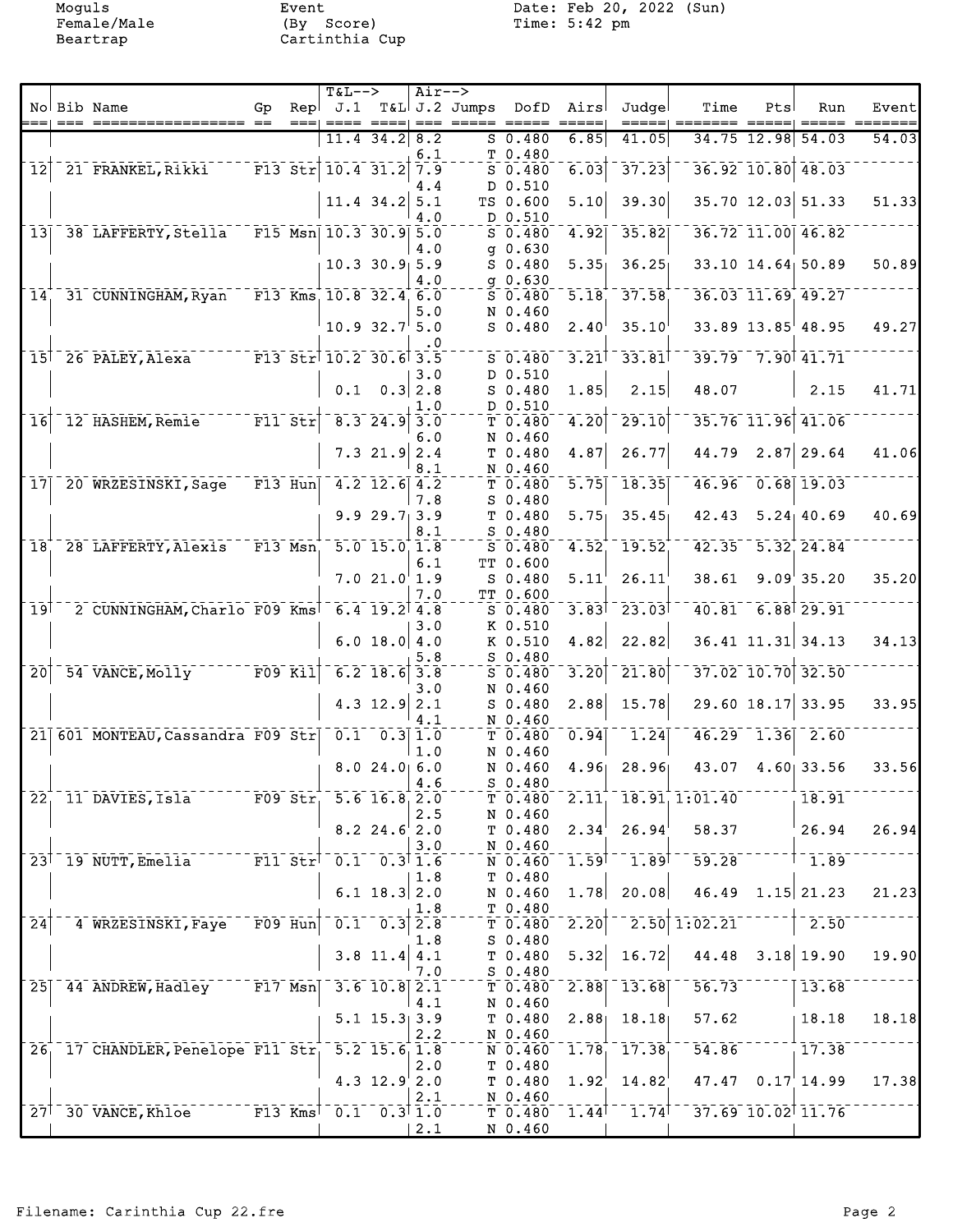Moguls Event Date: Feb 20, 2022 (Sun)<br>Female/Male (By Score) Time: 5:42 pm

|                 |                                                |                                    |                                   | $T&L-->$                                                                             |                                                    | $Air--$          |                             |                                 |                   |                          |                                                 |     |                         |       |
|-----------------|------------------------------------------------|------------------------------------|-----------------------------------|--------------------------------------------------------------------------------------|----------------------------------------------------|------------------|-----------------------------|---------------------------------|-------------------|--------------------------|-------------------------------------------------|-----|-------------------------|-------|
|                 | No Bib Name                                    | Gp                                 | Repl                              |                                                                                      |                                                    |                  | J.1 T&L J.2 Jumps DofD Airs |                                 |                   | Judgel                   | Time                                            | Pts | Run                     | Event |
|                 |                                                |                                    |                                   | 0.1                                                                                  |                                                    | 0.3   4.4        |                             | 50.480                          | 2.11              | 2.41                     | (none)                                          |     | 2.41                    | 11.76 |
|                 |                                                |                                    |                                   |                                                                                      |                                                    | $\ddotsc 0$      |                             |                                 |                   |                          |                                                 |     |                         |       |
| $\overline{28}$ | 14 GIULIETTI, Emma F11 Str                     |                                    |                                   |                                                                                      | $\overline{0.1}$ $\overline{0.3}$ $\overline{6.8}$ |                  |                             | $S$ 0.480                       | 7.34              | 7.64                     | 53.59                                           |     | 7.64                    |       |
|                 |                                                |                                    |                                   |                                                                                      |                                                    | 8.0<br>dnf $7.5$ |                             | D 0.510<br>$S$ 0.480            | dnf               | 3.64                     | (none)                                          |     | dnf                     | 7.64  |
|                 |                                                |                                    |                                   |                                                                                      |                                                    | $\cdot$ 1        |                             | $N_0$ 0.460                     |                   |                          |                                                 |     |                         |       |
|                 | 29 29 ESCOBAR, Madeline F13 Str 0.1 0.3 .8     |                                    |                                   |                                                                                      |                                                    |                  |                             | $5\overline{0.480}$ $0.38$      |                   |                          | $0.68$ 1:26.00                                  |     | 0.68                    |       |
|                 |                                                |                                    |                                   |                                                                                      | $0.5 \quad 1.5 \quad 5.0$                          | $\cdot$ 0        |                             | $S$ 0.480                       | 2.40 <sub>1</sub> |                          | $3.90$ 1:16.49                                  |     | 3.90                    | 3.90  |
|                 |                                                |                                    |                                   |                                                                                      |                                                    | . 0              |                             |                                 |                   |                          |                                                 |     |                         |       |
|                 |                                                |                                    |                                   |                                                                                      |                                                    |                  |                             |                                 |                   |                          |                                                 |     |                         |       |
| $1\vert$        | 92 MERCIER, Edward                             |                                    |                                   | M13 Str 13.9 41.7 7.9                                                                |                                                    | 8.5              |                             | $S$ 0.380<br>T 0.380            | 6.23              | 47.93                    |                                                 |     | $31.61$ $16.94$ $64.87$ |       |
|                 |                                                |                                    |                                   |                                                                                      | $12.1$ 36.3 7.0                                    |                  |                             | $S$ 0.380                       | 6.26              | 42.56                    |                                                 |     | 29.16 19.35 61.91       | 64.87 |
|                 |                                                |                                    |                                   |                                                                                      |                                                    | 7.2              |                             | TS 0.500                        |                   |                          |                                                 |     |                         |       |
| $\overline{2}$  | 98 HASHEM, Joseph M15 Str 14.2 42.6 5.8        |                                    |                                   |                                                                                      |                                                    | 4.2              |                             | S 0.380<br>TS 0.500             | 4.30              | $-46.90$                 |                                                 |     | $31.97$ $16.58$ 63.48   |       |
|                 |                                                |                                    |                                   |                                                                                      | $13.4$ $40.2$ , $7.6$                              |                  |                             | $S$ 0.380                       | 5.33              | 45.53                    |                                                 |     | 30.58 17.95 63.48       | 63.48 |
|                 |                                                |                                    |                                   |                                                                                      |                                                    | 4.9              |                             | TS 0.500                        |                   |                          |                                                 |     |                         |       |
| 3.              | 99 AHERN, John M15 Str 10.2 30.6 7.6           |                                    |                                   |                                                                                      |                                                    | 4.0              |                             | K 0.410<br>TT 0.500             | $\overline{5.11}$ | 35.71                    |                                                 |     | $33.95$ 14.64 50.35     |       |
|                 |                                                |                                    |                                   |                                                                                      | $13.3$ 39.9 4.9                                    |                  |                             | S 0.380                         | 4.91              | 44.81                    |                                                 |     | $30.71$ 17.82 62.63     | 62.63 |
|                 |                                                |                                    |                                   |                                                                                      |                                                    | 6.1              |                             | TS 0.500                        |                   |                          |                                                 |     |                         |       |
|                 | 4 93 MARTELL, Gabriel                          |                                    |                                   | $\overline{M13}$ $\overline{Msn}$ $\overline{2.3}$ $\overline{6.9}$ $\overline{1.0}$ |                                                    | 8.2              |                             | $S$ 0.380<br>K 0.410            | 3.74              | $-10.64$                 | 51.86                                           |     | 10.64                   |       |
|                 |                                                |                                    |                                   |                                                                                      | $12.8$ 38.4 8.0                                    |                  |                             | K 0.410                         | 8.15              | 46.55                    |                                                 |     | $32.74$ 15.83 62.38     | 62.38 |
|                 |                                                |                                    |                                   |                                                                                      |                                                    | 7.5              |                             | 3 0.650                         |                   |                          |                                                 |     |                         |       |
|                 | 5 111 COLLINS, Brian M17 Blu 12.0 36.0 7.8     |                                    |                                   |                                                                                      |                                                    | 6.4              |                             | S 0.380<br>DD 0.560             | 6.54              | 42.54                    |                                                 |     | 31.41 17.13 59.67       |       |
|                 |                                                |                                    |                                   |                                                                                      | $3.4$ 10.2 6.9                                     |                  |                             | TS 0.500                        | 7.53              | 17.73                    |                                                 |     | 44.34 4.43 22.16        | 59.67 |
|                 |                                                |                                    |                                   |                                                                                      |                                                    | 7.3              |                             | DD 0.560                        |                   |                          |                                                 |     |                         |       |
|                 | 6 67 PERILLO, Joseph M11 Sgb 2.9 8.7 3.0       |                                    |                                   |                                                                                      |                                                    | .8               |                             | 3 0.650<br>T 0.380              | $\overline{2.25}$ |                          | $10.95$   $1:14.03$                             |     | 10.95                   |       |
|                 |                                                |                                    |                                   |                                                                                      | $12.7$ $38.1$ $4.4$                                |                  |                             | 30.650                          | 5.91              | 44.01                    |                                                 |     | 33.48 15.10 59.11       | 59.11 |
|                 |                                                |                                    |                                   |                                                                                      |                                                    | 6.1              |                             | TS 0.500                        |                   |                          |                                                 |     |                         |       |
| $\bar{7}$       | 94 VELENCHIK, Ryan                             |                                    |                                   | $\overline{M13}$ Kms $12.8$ 38.4 6.1                                                 |                                                    |                  |                             | $S$ 0.380                       | 4.62              | $43.02^{+}$              |                                                 |     | 34.13 14.46 57.48       |       |
|                 |                                                |                                    |                                   |                                                                                      | $10.5$ 31.5 6.4                                    | 6.1              |                             | T 0.380<br>$S$ 0.380            | 4.43              | 35.93                    |                                                 |     | $32.47$ 16.09 52.02     | 57.48 |
|                 |                                                |                                    |                                   |                                                                                      |                                                    | 4.0              |                             | ST 0.500                        |                   |                          |                                                 |     |                         |       |
|                 | 8 101 ARMSTRONG, Nate M15 Str 10.7 32.1 6.0    |                                    |                                   |                                                                                      |                                                    |                  |                             | $S = 0.380$                     |                   | $3.76$ <sup>-35.86</sup> |                                                 |     | 33.34 15.24 51.10       |       |
|                 |                                                |                                    |                                   |                                                                                      | $12.0$ 36.0 5.0                                    | 3.9              |                             | T 0.380<br>T 0.380              |                   | $3.80$ 39.80             | $31.44$ $17.11$ $56.91$                         |     |                         | 56.91 |
|                 |                                                |                                    |                                   |                                                                                      |                                                    | 3.8              |                             | TS 0.500                        |                   |                          |                                                 |     |                         |       |
| $\mathsf{g}$    | 65 HERSH, Shayd <sup>---</sup>                 |                                    | $\overline{M11}$ $\overline{Str}$ |                                                                                      | $\overline{8.6}$ 25.8 4.4                          |                  |                             | $T_{0.380}^{-1}$                | $\overline{4.63}$ | 30.43                    |                                                 |     | 32.70 15.87 46.30       |       |
|                 |                                                |                                    |                                   |                                                                                      | $11.4$ 34.2                                        | 7.8<br>6.4       |                             | $S$ 0.380<br>T <sub>0.380</sub> | 4.63              | 38.83                    |                                                 |     | $31.54$ 17.01 55.84     | 55.84 |
|                 |                                                |                                    |                                   |                                                                                      |                                                    | 5.8              |                             | $S = 0.380$                     |                   |                          |                                                 |     |                         |       |
|                 | 10 84 GARBER, Reed M13 Hun 12.0 36.0 8.1       |                                    |                                   |                                                                                      |                                                    |                  |                             | S 0.380                         | 6.32              | 42.32                    |                                                 |     | 35.76 12.86 55.18       |       |
|                 |                                                |                                    |                                   |                                                                                      | 9.027.05.4                                         | 6.5              |                             | TS 0.500<br>30.650              | 6.17              | 33.17                    |                                                 |     | $34.37$ $14.23$ $47.40$ | 55.18 |
|                 |                                                |                                    |                                   |                                                                                      |                                                    | 7.0              |                             | $S$ 0.380                       |                   |                          |                                                 |     |                         |       |
| $11^{\circ}$    | 85 GALLAZZINI, Leo                             |                                    |                                   | M13 Kms 11.2 33.6 4.0                                                                |                                                    |                  |                             | T T 0.380                       | $4.59^{+}$        | 38.19                    |                                                 |     | 32.04 16.52 54.71       |       |
|                 |                                                |                                    |                                   |                                                                                      | $4.4$ 13.2 6.9                                     | 7.5              |                             | K 0.410<br>T <sub>0.380</sub>   | 3.44 <sup>1</sup> | 16.64                    |                                                 |     | $35.43$ $13.19$ 29.83   | 54.71 |
|                 |                                                |                                    |                                   |                                                                                      |                                                    | 2.0              |                             | K 0.410                         |                   |                          |                                                 |     |                         |       |
|                 | 12 102 LAVERY, Rohan M15 Kms 11.6 34.8 7.5     |                                    |                                   |                                                                                      |                                                    |                  |                             | S 0.380                         |                   | $5.281 - 40.081$         |                                                 |     | 34.09 14.50 54.58       |       |
|                 |                                                |                                    |                                   |                                                                                      | $7.1$ 21.3 2.0                                     | 6.4              |                             | T 0.380<br>S 0.380              | 2.81              | 24.11                    |                                                 |     | 34.09 14.50 38.61       | 54.58 |
|                 |                                                |                                    |                                   |                                                                                      |                                                    | 4.1              |                             | TS 0.500                        |                   |                          |                                                 |     |                         |       |
| $\overline{1}3$ | 61 KEEFE, Brian                                | $ \overline{M11}$ $\overline{Kms}$ |                                   |                                                                                      | $\overline{12.3}$ $\overline{36.9}$                | 7.8              |                             | M 0.410                         | $\overline{5.19}$ | 42.09                    |                                                 |     | 36.38 12.25 54.34       |       |
|                 |                                                |                                    |                                   |                                                                                      | 9.628.8                                            | 4.0<br>6.8       |                             | TS 0.500<br>D 0.410             | 5.08              | 33.88                    |                                                 |     | 32.79 15.78 49.66       | 54.34 |
|                 |                                                |                                    |                                   |                                                                                      |                                                    | 4.6              |                             | TS 0.500                        |                   |                          |                                                 |     |                         |       |
|                 | 14 87 COVELL, Evan Covel M13 Kms 11.7 35.1 7.9 |                                    |                                   |                                                                                      |                                                    |                  |                             |                                 |                   |                          | $50.380 - 5.66 - 40.76 - 37.29 - 11.36 - 52.12$ |     |                         |       |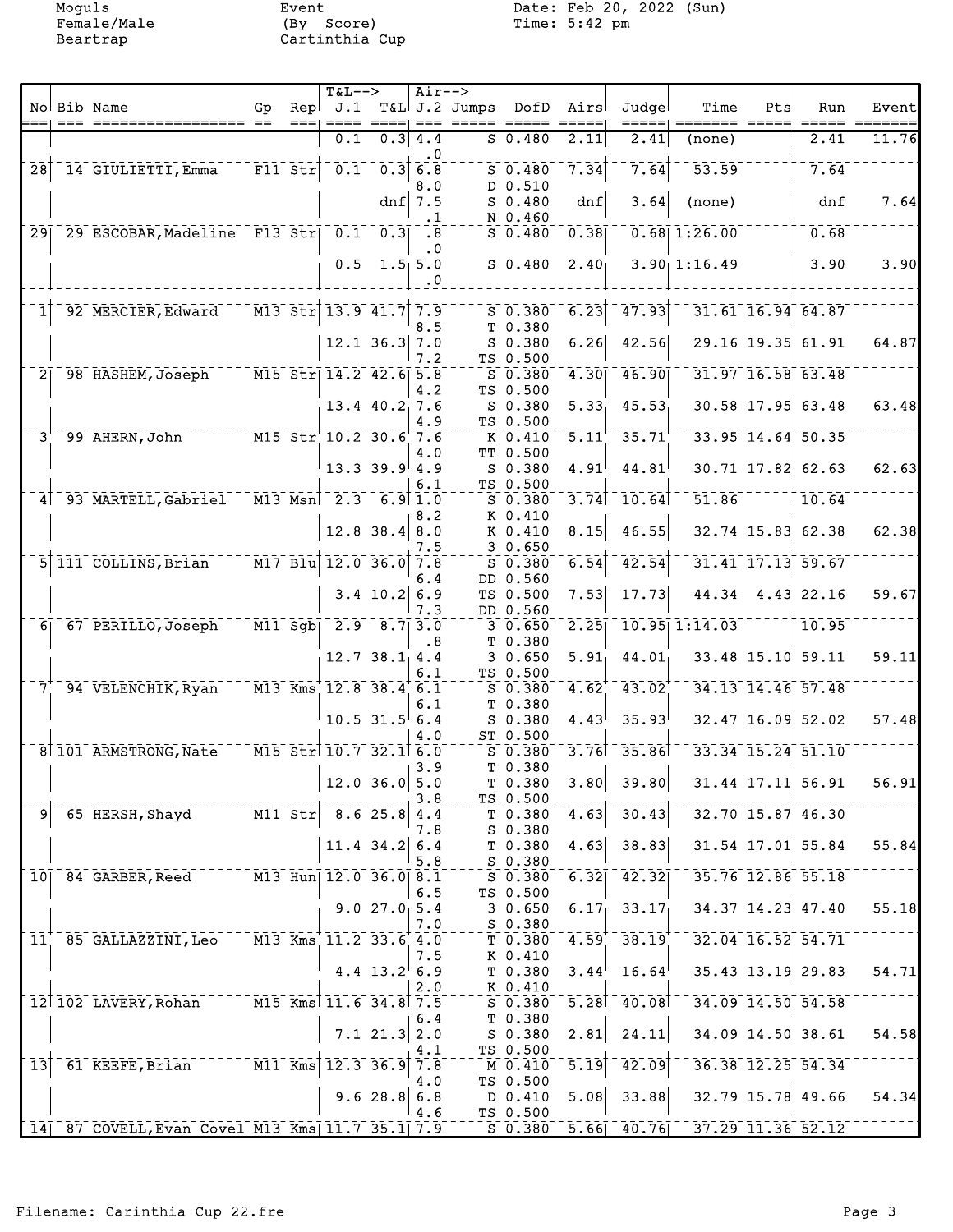Moguls Event Event Date: Feb 20, 2022 (Sun)<br>Female/Male (By Score) Time: 5:42 pm

|                 |        |                                                |                                   |           | <b>T&amp;L--&gt;</b>                                                        |                                                      | Air-->    |                   |                    |                   |                             |                    |     |                                      |                  |
|-----------------|--------|------------------------------------------------|-----------------------------------|-----------|-----------------------------------------------------------------------------|------------------------------------------------------|-----------|-------------------|--------------------|-------------------|-----------------------------|--------------------|-----|--------------------------------------|------------------|
|                 |        | No Bib Name                                    | Gp                                | Repl      |                                                                             |                                                      |           | J.1 T&L J.2 Jumps | DofD               | Airs              | Judgel                      | Time               | Pts | Run                                  | Event            |
|                 | $== =$ | ================== ==                          |                                   |           |                                                                             | $\qquad \qquad \equiv \equiv \equiv \equiv \pmod{2}$ |           |                   |                    |                   | =====                       |                    |     |                                      | $=$ ==== ======= |
|                 |        |                                                |                                   |           |                                                                             |                                                      | 7.0       |                   | T 0.380            |                   |                             |                    |     |                                      |                  |
|                 |        |                                                |                                   |           |                                                                             | $12.3$ $36.9$ 6.1                                    |           |                   | $S$ 0.380          | 4.66              | 41.56                       |                    |     | $36.60$ 12.04, 53.60                 | 53.60            |
|                 |        |                                                |                                   |           |                                                                             |                                                      | 4.7       |                   | TS 0.500           |                   |                             |                    |     |                                      |                  |
|                 |        | 15 108 COSTINE, Nehemiah M17 Wil 11.4 34.2 4.4 |                                   |           |                                                                             |                                                      |           |                   | M 0.410            | 4.26              | 38.46                       |                    |     | $36.28$ $12.35$ $50.81$              |                  |
|                 |        |                                                |                                   |           |                                                                             |                                                      | 6.0       |                   | D 0.410            |                   |                             |                    |     |                                      |                  |
|                 |        |                                                |                                   |           |                                                                             | $11.4$ 34.2 5.9                                      |           |                   | M 0.410            | 6.18              | 40.38                       |                    |     | $35.46$ 13.16 53.54                  | 53.54            |
|                 |        |                                                |                                   |           |                                                                             |                                                      | 5.8       |                   | 30.650             |                   |                             |                    |     |                                      |                  |
|                 |        | 16 104 LUND, Tucker M15 Cro 11.3 33.9 4.4      |                                   |           |                                                                             |                                                      |           |                   | TS 0.500           | 5.27              | $\sqrt{-39.17}$             |                    |     | 35.29 13.32 52.49                    |                  |
|                 |        |                                                |                                   |           |                                                                             |                                                      | 8.1       |                   | $S_0.380$          |                   |                             |                    |     |                                      |                  |
|                 |        |                                                |                                   |           |                                                                             | $10.6$ 31.8 4.8                                      |           |                   | TS 0.500           | 5.40              | 37.20                       |                    |     | $33.12$ 15.45 52.65                  | 52.65            |
|                 |        |                                                |                                   |           |                                                                             |                                                      |           |                   |                    |                   |                             |                    |     |                                      |                  |
|                 |        |                                                |                                   |           |                                                                             |                                                      | 7.9       |                   | S 0.380            |                   | 26.39                       |                    |     |                                      |                  |
| $\overline{17}$ |        | 79 MONTEAU, Zach                               | $M13$ $5tr$                       |           |                                                                             | $7.6$ 22.8 4.2                                       |           |                   | $S$ 0.380          | 3.59              |                             |                    |     | $40.67 - 8.04$ 34.43                 |                  |
|                 |        |                                                |                                   |           |                                                                             |                                                      | 4.0       |                   | TS 0.500           |                   |                             |                    |     |                                      |                  |
|                 |        |                                                |                                   |           |                                                                             | $10.0$ 30.0 7.6                                      |           |                   | $S_0.380$          | 4.78              | 34.78                       |                    |     | 37.49 11.16 45.94                    | 45.94            |
|                 |        |                                                |                                   |           |                                                                             |                                                      | 3.8       |                   | TS 0.500           |                   |                             |                    |     |                                      |                  |
| 18 <sub>1</sub> |        | 83 COLDER, Jackson                             |                                   |           | $\overline{M13}$ Str 6.4 19.2 7.0                                           |                                                      |           |                   | $S$ 0.380          | 2.66              | $\overline{21.86}$          |                    |     | 38.60 10.07 31.93                    |                  |
|                 |        |                                                |                                   |           |                                                                             |                                                      | $\cdot$ 0 |                   |                    |                   |                             |                    |     |                                      |                  |
|                 |        |                                                |                                   |           |                                                                             | $10.1$ $30.3$ $5.9$                                  |           |                   | S 0.380            | 4.14              | 34.44                       |                    |     | 37.74 10.92 45.36                    | 45.36            |
|                 |        |                                                |                                   |           |                                                                             |                                                      | 5.0       |                   | T 0.380            |                   |                             |                    |     |                                      |                  |
|                 |        | $19'$ $107$ DE HAAN, Jack                      |                                   |           | $M17$ $Str$ <sup><math>-1.4</math></sup> $4.2$ <sup><math>+1.1</math></sup> |                                                      |           |                   | $S$ 0.380          | 3.71              | 7.91                        |                    |     | 33.62 14.96 22.87                    |                  |
|                 |        |                                                |                                   |           |                                                                             |                                                      | 6.0       |                   | N 0.360            |                   |                             |                    |     |                                      |                  |
|                 |        |                                                |                                   |           |                                                                             | $8.2$ 24.6 5.5                                       |           |                   | $S$ 0.380          | 4.28              | 28.88                       |                    |     | $33.57$ 15.01 43.89                  | 43.89            |
|                 |        |                                                |                                   |           |                                                                             |                                                      | 6.1       |                   | N 0.360            |                   |                             |                    |     |                                      |                  |
|                 |        | 20 53 STUART, Blake                            | $\overline{M09}$ $\overline{Kms}$ |           | $7.4$ 22.2 4.1                                                              |                                                      |           |                   | $S$ 0.380          | $\overline{2.41}$ | 24.61                       |                    |     | $39.84 - 8.85$ 33.46                 |                  |
|                 |        |                                                |                                   |           |                                                                             |                                                      | 2.1       |                   | K 0.410            |                   |                             |                    |     |                                      |                  |
|                 |        |                                                |                                   |           |                                                                             | 8.726.12.0                                           |           |                   | N 0.360            | 2.24              | 28.34                       |                    |     | $37.30$ 11.35 39.69                  | 39.69            |
|                 |        |                                                |                                   |           |                                                                             |                                                      |           |                   | $S$ 0.380          |                   |                             |                    |     |                                      |                  |
| $\overline{21}$ |        |                                                |                                   |           |                                                                             |                                                      | 4.0       |                   |                    |                   | 16.10                       |                    |     | 48.44 0.40 16.50                     |                  |
|                 |        | 82 ROSELLA, Collin                             | $M13$ $Nsn$                       |           |                                                                             | $4.6$ 13.8 3.8                                       |           |                   | $T$ 0.380          | $\overline{2.30}$ |                             |                    |     |                                      |                  |
|                 |        |                                                |                                   |           |                                                                             |                                                      | 2.1       |                   | K 0.410            |                   |                             |                    |     |                                      |                  |
|                 |        |                                                |                                   |           |                                                                             | 8.926.75.0                                           |           |                   | S 0.380            | 4.56              | 31.26                       | 42.36              |     | $6.38$ 37.64                         | 37.64            |
|                 |        |                                                |                                   |           |                                                                             |                                                      | 7.0       |                   | T 0.380            |                   |                             |                    |     |                                      |                  |
| 221             |        | 76 LAFFERTY, Tucker                            |                                   | $M13$ Msn |                                                                             | $-1.5 - 4.5$ 7.8                                     |           |                   | $S$ 0.380          | 4.76              | 9.26                        | $\overline{53.94}$ |     | 9.26                                 |                  |
|                 |        |                                                |                                   |           |                                                                             |                                                      | 3.6       |                   | TS 0.500           |                   |                             |                    |     |                                      |                  |
|                 |        |                                                |                                   |           |                                                                             | 8.525.56.0                                           |           |                   | $S$ 0.380          | 4.10              | 29.60                       | 41.89              |     | 6.84, 36.44                          | 36.44            |
|                 |        |                                                |                                   |           |                                                                             |                                                      | 4.8       |                   | T <sub>0.380</sub> |                   |                             |                    |     |                                      |                  |
| $\overline{2}3$ |        | 96 NUTT, Alexander                             |                                   |           | $M13$ $Str$ $0.1$ $dnf$                                                     |                                                      | .5        |                   | TS 0.500           | dnf               | 0.55                        | (none)             |     | dnf                                  |                  |
|                 |        |                                                |                                   |           |                                                                             |                                                      | . 0       |                   |                    |                   |                             |                    |     |                                      |                  |
|                 |        |                                                |                                   |           |                                                                             | $7.3$ 21.9 5.8                                       |           |                   | T <sub>0.380</sub> | 4.48              | 26.38                       | 39.78              |     | $8.91$ <sup>1</sup> 35.29            | 35.29            |
|                 |        |                                                |                                   |           |                                                                             |                                                      | 6.0       |                   | $S$ 0.380          |                   |                             |                    |     |                                      |                  |
|                 |        | $24$ <sup><math>-58</math></sup> SCOTT, Dean   |                                   |           | $\frac{1}{2}$ M11 Str <sup>1-8.4</sup> 25.2 4.6                             |                                                      |           |                   | $S$ 0.380          |                   | $2.56$ <sup>-</sup> $27.76$ |                    |     | $42.15 - 6.58$ 34.34                 |                  |
|                 |        |                                                |                                   |           |                                                                             |                                                      |           |                   | K 0.410            |                   |                             |                    |     |                                      |                  |
|                 |        |                                                |                                   |           |                                                                             | $7.0$ 21.0 5.7                                       | 2.0       |                   |                    | 3.02              |                             |                    |     | $38.36$ 10.31 34.33                  | 34.34            |
|                 |        |                                                |                                   |           |                                                                             |                                                      |           |                   | S 0.380            |                   | 24.02                       |                    |     |                                      |                  |
|                 |        |                                                |                                   |           |                                                                             |                                                      | 2.1       |                   | $D_0.410$          |                   |                             |                    |     |                                      |                  |
| $\overline{25}$ |        | 57 CLARK, Owen                                 | $\overline{M11}$ $\overline{Str}$ |           |                                                                             | $\overline{8.2}$ 24.6 6.0                            |           |                   | N 0.360            | 3.60              | 28.20                       | 42.95              |     | $\overline{5.80}$ $\overline{34.00}$ |                  |
|                 |        |                                                |                                   |           |                                                                             |                                                      | 3.8       |                   | $S$ 0.380          |                   |                             |                    |     |                                      |                  |
|                 |        |                                                |                                   |           |                                                                             | $9.2$ 27.6 5.8                                       |           |                   | N 0.360            | 3.60              | 31.20                       | 46.27              |     | $2.53$ 33.73                         | 34.00            |
|                 |        |                                                |                                   |           |                                                                             |                                                      | 4.0       |                   | $S$ 0.380          |                   |                             |                    |     |                                      |                  |
|                 |        | 26 55 ROSELLA, Griffin                         |                                   |           | $M11$ Msn  $0.1$ $0.3$ 2.6                                                  |                                                      |           |                   | $T$ 0.380          | 0.98              | 1.28                        |                    |     | $48.84 - 0.01 - 1.29$                |                  |
|                 |        |                                                |                                   |           |                                                                             |                                                      | $\cdot$ 0 |                   |                    |                   |                             |                    |     |                                      |                  |
|                 |        |                                                |                                   |           |                                                                             | $7.422.2$ <sub>1</sub> 2.9                           |           |                   | T 0.380            | 2.21              | 24.41                       | 39.52              |     | 9.17, 33.58                          | 33.58            |
|                 |        |                                                |                                   |           |                                                                             |                                                      | 3.1       |                   | N 0.360            |                   |                             |                    |     |                                      |                  |
| 27 <sub>1</sub> |        | 56 MARINELLA, Thomas M11 Kms                   |                                   |           |                                                                             | $3.3$ $9.9$ 1.0                                      |           |                   | $S\ \ 0.380^{-}$   | 2.43              | 12.33                       |                    |     | 43.50 5.26 17.59                     |                  |
|                 |        |                                                |                                   |           |                                                                             |                                                      | 5.0       |                   | D 0.410            |                   |                             |                    |     |                                      |                  |
|                 |        |                                                |                                   |           |                                                                             | $6.5$ 19.5 $5.0$                                     |           |                   | S 0.380            | 3.54              | 23.04                       |                    |     | $38.85$ $9.82$ 32.86                 | 32.86            |
|                 |        |                                                |                                   |           |                                                                             |                                                      | 4.0       |                   | D 0.410            |                   |                             |                    |     |                                      |                  |
|                 |        | 28 91 SHAPIRO, Owen                            |                                   |           | M13 Msn 5.8 17.4 3.0                                                        |                                                      |           |                   | $S$ 0.380          | 1.14              | $-18.54$                    |                    |     | 36.80 11.84 30.38                    |                  |
|                 |        |                                                |                                   |           |                                                                             |                                                      |           |                   |                    |                   |                             |                    |     |                                      |                  |
|                 |        |                                                |                                   |           |                                                                             |                                                      |           |                   |                    |                   |                             |                    |     |                                      |                  |
|                 |        |                                                |                                   |           | 0.1                                                                         | 0.3                                                  | $\cdot$ 5 |                   | T 0.380            | 1.63              | 1.93                        | 58.98              |     | 1.93                                 | 30.38            |
|                 |        |                                                |                                   |           |                                                                             |                                                      | 3.8       |                   | $S$ 0.380          |                   |                             |                    |     |                                      |                  |
| $\overline{29}$ |        | 62 CAREY, Jack                                 |                                   | $M11$ Msn | $2.1$ <sup>-1</sup>                                                         | 6.3                                                  | 6.9       |                   | $T_0.380$          | $\overline{2.94}$ |                             | $9.24$ 1:14.87     |     | 9.24                                 |                  |
|                 |        |                                                |                                   |           |                                                                             |                                                      | . 5       |                   | 30.650             |                   |                             |                    |     |                                      |                  |
|                 |        |                                                |                                   |           |                                                                             | 5.8 17.4                                             | 6.4       |                   | T 0.380            | 4.38              | 21.78                       | 41.35              |     | $7.37$ 29.15                         | 29.15            |
|                 |        |                                                |                                   |           |                                                                             |                                                      | 3.0       |                   | 30.650             |                   |                             |                    |     |                                      |                  |
|                 |        | 30 73 STAM, Benjamin                           |                                   |           | M11 Str 0.1 0.3 5.8                                                         |                                                      |           |                   | $S$ 0.380          | 3.88              |                             | $4.18$ 1:14.02     |     | 4.18                                 |                  |
|                 |        |                                                |                                   |           |                                                                             |                                                      |           |                   |                    |                   |                             |                    |     |                                      |                  |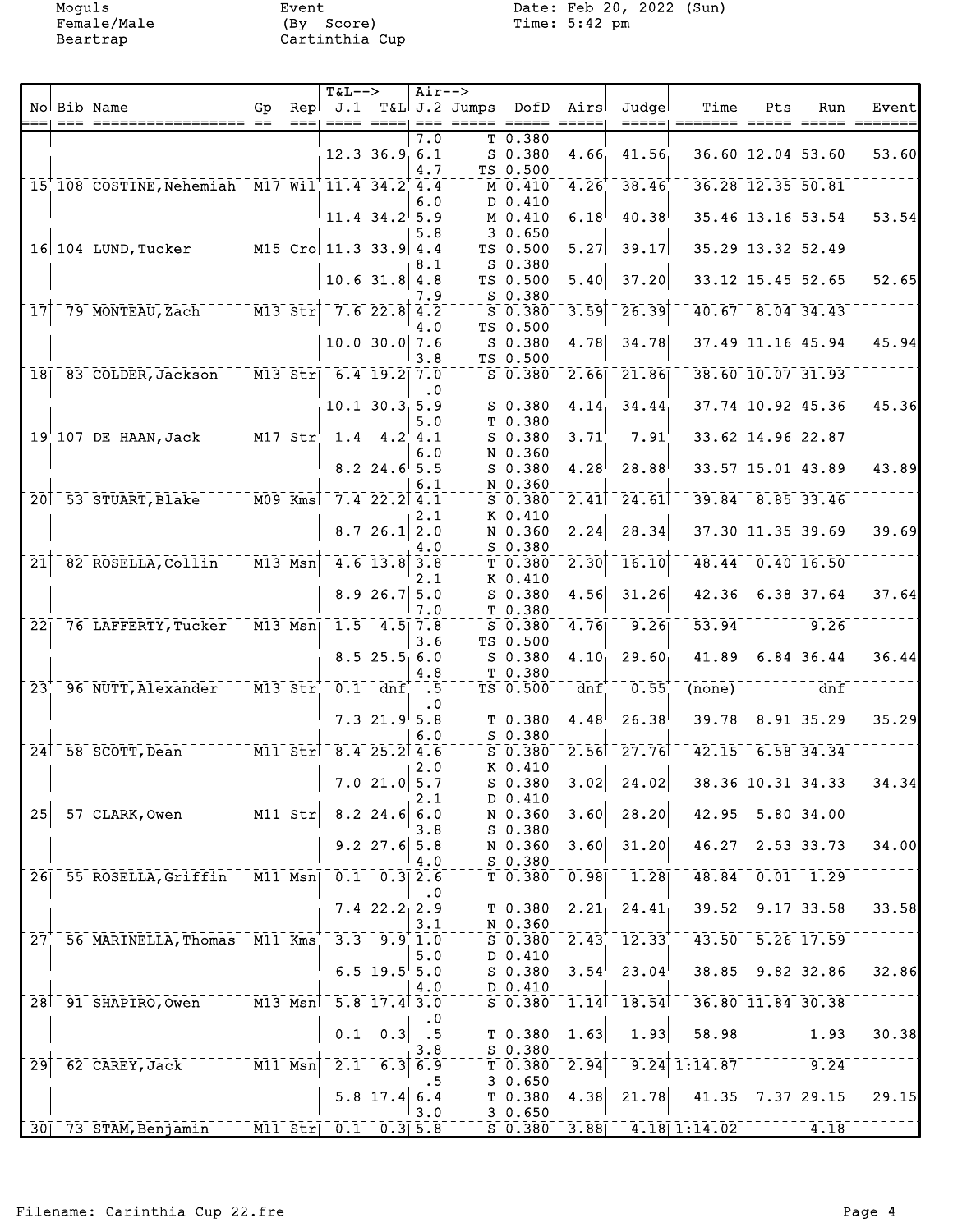Moguls Event Event Date: Feb 20, 2022 (Sun)<br>Female/Male (By Score) Time: 5:42 pm

|                 |         |                                                      |                                                                            |      | <b>T&amp;L--&gt;</b>   |                       | $Air-->$     |                             |                                          |                                  |                       |              |                                           |                    |
|-----------------|---------|------------------------------------------------------|----------------------------------------------------------------------------|------|------------------------|-----------------------|--------------|-----------------------------|------------------------------------------|----------------------------------|-----------------------|--------------|-------------------------------------------|--------------------|
|                 | $=$ $=$ | No Bib Name                                          | Gp                                                                         | Repl |                        |                       | $== =$       | J.1 T&L J.2 Jumps DofD Airs | $\qquad \qquad = \qquad \qquad = \qquad$ | Judgel                           | Time                  | Pts          | Run                                       | Event              |
|                 |         | ================== ==                                |                                                                            | $==$ |                        |                       | 4.1          | D 0.410                     |                                          |                                  | =====  ======= =====  |              |                                           | $=$ ==== $=$ ===== |
|                 |         |                                                      |                                                                            |      |                        | $6.4$ 19.2.5.0        |              | $S$ 0.380                   | 3.58                                     | 22.78                            | 43.63                 |              | 5.13, 27.91                               | 27.91              |
|                 |         |                                                      |                                                                            |      |                        |                       | 4.1          | D 0.410                     |                                          |                                  |                       |              |                                           |                    |
|                 |         | 31 112 BRADSHAW, Milan                               | $\overline{M09}$ $\overline{5}$ $\overline{t}$ $\overline{r}$ <sup>+</sup> |      | $-5.0$ 15.0 $2.0$      |                       |              | T 0.380                     | 2.28                                     | $17.28$ <sup>†</sup>             |                       |              | $46.85$ <sup>-1.96</sup> <sup>19.24</sup> |                    |
|                 |         |                                                      |                                                                            |      |                        |                       | 4.0          | $S$ 0.380                   |                                          |                                  |                       |              |                                           |                    |
|                 |         |                                                      |                                                                            |      |                        | 5.0 15.0 2.1          |              | T 0.380                     | 2.65                                     | 17.65                            |                       |              | $39.02$ $9.66$ 27.31                      | 27.31              |
|                 |         |                                                      |                                                                            |      |                        |                       | 4.9          | $S$ 0.380                   |                                          |                                  |                       |              |                                           |                    |
|                 |         | 32 68 PERILLO, Michael M11 Sgb 4.0 12.0 4.2          |                                                                            |      |                        |                       |              | T 0.380                     | 3.87                                     | $-15.87$                         |                       |              | 38.05 10.61 26.48                         |                    |
|                 |         |                                                      |                                                                            |      |                        |                       | 6.0          | $S_0.380$                   |                                          |                                  |                       |              |                                           |                    |
|                 |         |                                                      |                                                                            |      |                        | $3.0$ $9.0$ 2.0       |              | T 0.380                     | 1.62                                     | 10.62                            |                       |              | $39.82$ $8.87$ 19.49                      | 26.48              |
|                 |         |                                                      |                                                                            |      |                        |                       | 2.1          | K 0.410                     |                                          |                                  | $\bar{51}.\bar{54}^-$ |              |                                           |                    |
| $\overline{33}$ |         | 51 GORDON, Griffin 1009 Sms                          |                                                                            |      | $-4.2$ 12.6 2.1        |                       |              | T 0.380                     | 2.05                                     | 14.65                            |                       |              | 14.65                                     |                    |
|                 |         |                                                      |                                                                            |      |                        | $7.2$ 21.6 1.8        | 3.5          | N 0.360<br>T 0.380          | 2.04                                     | 23.64                            | 51.18                 |              | 23.64                                     | 23.64              |
|                 |         |                                                      |                                                                            |      |                        |                       | 3.8          | N 0.360                     |                                          |                                  |                       |              |                                           |                    |
|                 |         | 34 110 DIPASQUALE, Dylan M17 Blu 0.1 0.3 7.0         |                                                                            |      |                        |                       |              | $S$ 0.380                   | $\overline{5.16}$                        | $-5.46$                          |                       |              | $45.66 - 3.13 - 8.59$                     |                    |
|                 |         |                                                      |                                                                            |      |                        |                       | 6.1          | K 0.410                     |                                          |                                  |                       |              |                                           |                    |
|                 |         |                                                      |                                                                            |      |                        | $4.4$ 13.2 6.1        |              | $S$ 0.380                   | 3.54                                     | 16.74                            |                       |              | $45.37$ $3.42$ <sub>1</sub> 20.16         | 20.16              |
|                 |         |                                                      |                                                                            |      |                        |                       | 3.0          | K 0.410                     |                                          |                                  |                       |              |                                           |                    |
| 35 <sup>′</sup> |         | 90 LINEHAN, Charles M13 Msn <sup>+</sup> 0.1 0.3 4.4 |                                                                            |      |                        |                       |              | $S_0.380$                   | 1.67                                     | $1.97$ <sup>+</sup>              |                       |              | $54.10$ <sup>------+-</sup> 1.97          |                    |
|                 |         |                                                      |                                                                            |      |                        |                       | . 0          |                             |                                          |                                  |                       |              |                                           |                    |
|                 |         |                                                      |                                                                            |      | 0.1                    |                       | $0.3^{ }2.4$ | $S$ 0.380                   | 1.84                                     | 2.14                             |                       |              | $31.32$ $17.22$ 19.36                     | 19.36              |
|                 |         |                                                      |                                                                            |      |                        |                       | 2.6          | N 0.360                     |                                          |                                  |                       |              |                                           |                    |
|                 |         | 36 89 BOSTON, Liam 113 Str 0.2 0.6 6.1               |                                                                            |      |                        |                       |              | S 0.380                     | $\overline{2.51}$                        | $\bar{3}.\bar{1}\bar{1}^\dagger$ | $55.49^{--1}$         |              | $\leftarrow$ $\uparrow$ 3.11              |                    |
|                 |         |                                                      |                                                                            |      |                        | $0.1 \quad 0.3   2.0$ | .5           | D 0.410                     |                                          |                                  |                       |              |                                           |                    |
|                 |         |                                                      |                                                                            |      |                        |                       |              | $S$ 0.380                   | 0.76                                     | 1.06                             |                       | $47.41$ 1.41 | 2.47                                      | 3.11               |
| $\overline{37}$ |         | 66 CHANDLER, Coulter M11 Str dns dns                 |                                                                            |      |                        |                       | $\cdot$ 0    |                             | dns                                      | dns                              |                       |              | dns                                       |                    |
|                 |         |                                                      |                                                                            |      |                        |                       |              |                             |                                          |                                  |                       |              |                                           |                    |
|                 |         |                                                      |                                                                            |      | dns                    | dns                   |              |                             | dns                                      | dns                              |                       |              | dns                                       | dns                |
|                 |         |                                                      |                                                                            |      |                        |                       |              |                             |                                          |                                  |                       |              |                                           |                    |
|                 |         | 37 106 KASSICK, Aiden M15 Blu                        |                                                                            |      | $\frac{1}{\text{dns}}$ | dns                   |              |                             | dns                                      | $\frac{1}{\text{dns}}$           |                       |              | dns                                       |                    |
|                 |         |                                                      |                                                                            |      |                        |                       |              |                             |                                          |                                  |                       |              |                                           |                    |
|                 |         |                                                      |                                                                            |      | dns                    | dns                   |              |                             | $dns_1$                                  | dns                              |                       |              | dns                                       | dns                |
|                 |         |                                                      |                                                                            |      |                        |                       |              |                             |                                          |                                  |                       |              |                                           |                    |
|                 |         | 37 105 MAXWELL, William M15 Str                      |                                                                            |      | $\frac{1}{\text{dns}}$ | dns                   |              |                             | dns                                      | dns                              |                       |              | dns                                       |                    |
|                 |         |                                                      |                                                                            |      |                        |                       |              |                             |                                          |                                  |                       |              |                                           |                    |
|                 |         |                                                      |                                                                            |      | dns                    | dns                   |              |                             | dns                                      | dns                              |                       |              | dns                                       | dns                |
|                 |         |                                                      |                                                                            |      |                        | dns                   |              |                             |                                          | dns                              |                       |              |                                           |                    |
|                 |         | 37 74 KASSICK, Grayson M11 Blu dns                   |                                                                            |      |                        |                       |              |                             | dns                                      |                                  |                       |              | dns                                       |                    |
|                 |         |                                                      |                                                                            |      | dns                    | dns                   |              |                             | dns                                      | dns                              |                       |              | dns                                       | dns                |
|                 |         |                                                      |                                                                            |      |                        |                       |              |                             |                                          |                                  |                       |              |                                           |                    |
| $\overline{37}$ |         | 64 HERFURTH, Kristofe M11 Str                        |                                                                            |      | $\overline{d}$ ns      | $\bar{d}$ ns          |              |                             | dns                                      | $\bar{d}$ ns                     |                       |              | dns                                       |                    |
|                 |         |                                                      |                                                                            |      |                        |                       |              |                             |                                          |                                  |                       |              |                                           |                    |
|                 |         |                                                      |                                                                            |      | dns                    | dns                   |              |                             | dns                                      | dns                              |                       |              | dns                                       | dns                |
|                 |         |                                                      |                                                                            |      |                        |                       |              |                             |                                          |                                  |                       |              |                                           |                    |
|                 |         |                                                      |                                                                            |      |                        |                       |              |                             |                                          |                                  |                       |              |                                           |                    |

 $Male = 32.57$ , Female =  $31.76$ 

Winfree 2022.00, B Rules, Rand=759 @ 8:51a(22-2-12), M2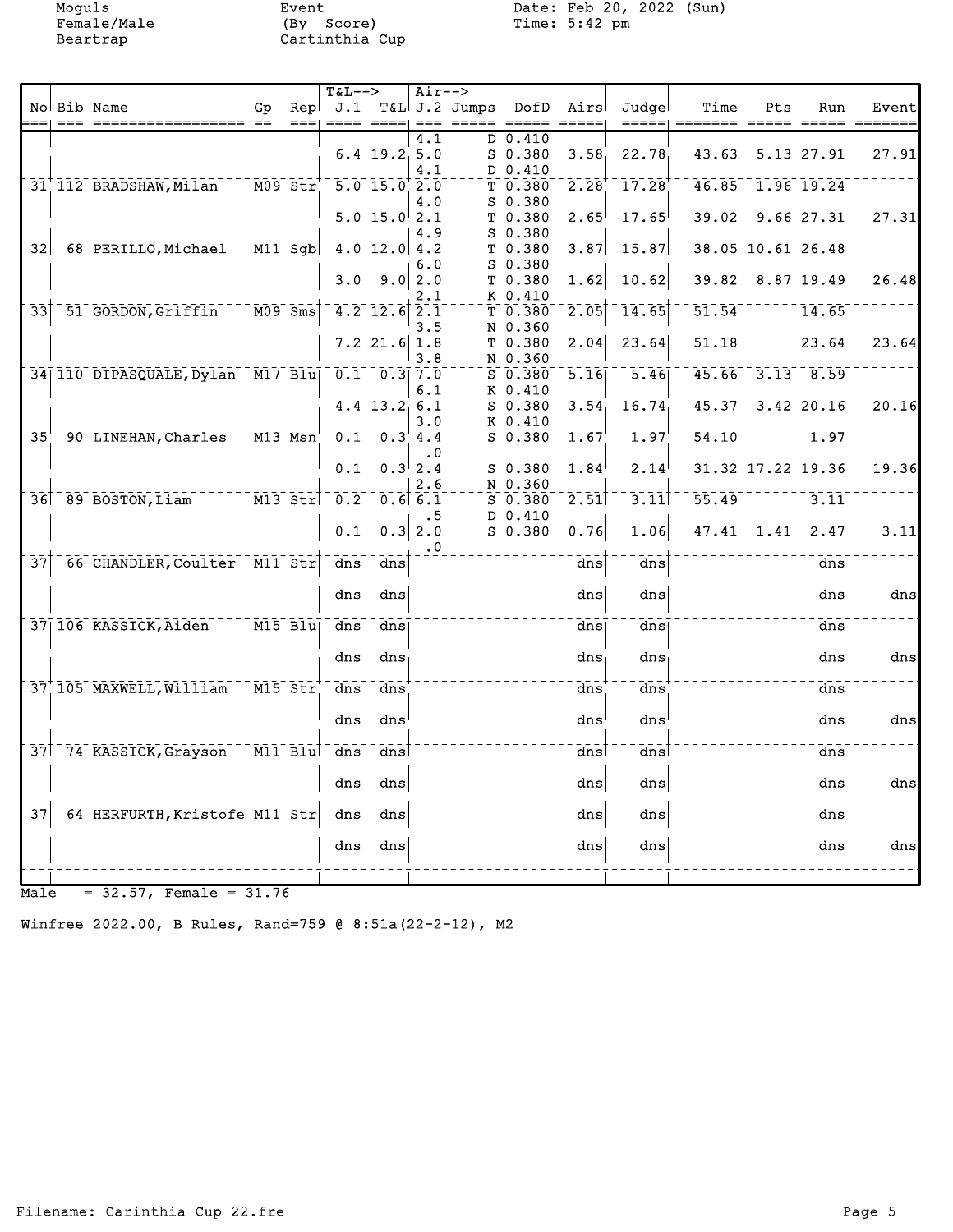------------------------------------------------------------------------------

Female/Male (By Group Score) Time: 5:43 pm Beartrap Cartinthia Cup

Moguls Finals Date: Feb 20, 2022 (Sun)

|                                                   | No Bib# Name |                                                                                                                                    | Gp      | Representing                                     | Score   |
|---------------------------------------------------|--------------|------------------------------------------------------------------------------------------------------------------------------------|---------|--------------------------------------------------|---------|
|                                                   |              |                                                                                                                                    | $=$ $-$ | ============                                     |         |
|                                                   |              |                                                                                                                                    |         |                                                  |         |
| $\frac{1}{2}$                                     |              |                                                                                                                                    |         |                                                  |         |
|                                                   |              |                                                                                                                                    |         |                                                  |         |
| $\overline{3}^{\dagger}$                          |              |                                                                                                                                    |         |                                                  |         |
| $\left[4\right]$                                  |              | 11 DAVIES, Isla - - - - - - - - FO9 Str Stratton 26.94<br>4 WRZESINSKI, Faye - - - - FO9 Hun Hunter M 19.90                        |         |                                                  |         |
| $\bar{5}$                                         |              |                                                                                                                                    |         |                                                  |         |
| $\overline{1}$                                    |              |                                                                                                                                    |         |                                                  |         |
|                                                   |              | 15 PETERSEN, Kayla F11 Kms Killingt 57.64                                                                                          |         |                                                  |         |
| $\begin{bmatrix} 2 \\ -3 \end{bmatrix}$           |              | 12 HASHEM, Remie FII Str Stratton 41.06<br>19 NUTT, Emelia F11 Str Stratton                                                        |         |                                                  | 21.23   |
|                                                   |              |                                                                                                                                    |         |                                                  |         |
|                                                   |              | 17 CHANDLER, Penelope F11 Str Stratton, 17.38                                                                                      |         |                                                  | $-7.64$ |
| $\begin{bmatrix} 4 \\ 5 \\ -1 \end{bmatrix}$      |              | 14 GIULIETTI, Emma F11 Str Stratton                                                                                                |         |                                                  |         |
|                                                   |              | 37 NOLAN, Ashlyn F13 Str Stratton 66.63                                                                                            |         |                                                  |         |
| $\frac{1}{2}$                                     |              |                                                                                                                                    |         |                                                  |         |
| $\overline{3}$                                    |              | 34 GIULIETTI, Sophia F13 Str Stratton 66.59                                                                                        |         |                                                  |         |
|                                                   |              | 33 KEEFE, Ruby<br>32 STEVENSON, Sammie ---- F13 Kms Killingt 65.91<br>32 STEVENSON, Sammie --- F13 Str Stratton 59.12              |         |                                                  |         |
| $\begin{bmatrix} 4 \\ 5 \\ -7 \\ 6 \end{bmatrix}$ |              |                                                                                                                                    |         |                                                  |         |
|                                                   |              | 22 BOWMAN, Juniper F13 Str Stratton 54.42<br>21 FRANKEL, Rikki F13 Str Stratton 51.33<br>31 CUNNINGHAM, Ryan F13 Km Killingt 49.27 |         |                                                  |         |
|                                                   |              |                                                                                                                                    |         |                                                  |         |
|                                                   |              |                                                                                                                                    |         |                                                  |         |
| ⊺و⊺                                               |              |                                                                                                                                    |         |                                                  |         |
| $\overline{1}\,\overline{0}\,$                    |              |                                                                                                                                    |         |                                                  |         |
| $\overline{1}\overline{1}$                        |              | 30 VANCE, Khloe F13 Kms Killingt 11.76                                                                                             |         |                                                  |         |
| $\overline{12}$                                   |              | 29 ESCOBAR, Madeline F13 Str Stratton 3.90                                                                                         |         |                                                  |         |
|                                                   |              |                                                                                                                                    |         |                                                  |         |
| $\frac{1}{2}$<br>$\frac{2}{3}$                    |              | 39 REISZEL, Oliveah 115 Wil Willard 1 58.62                                                                                        |         |                                                  |         |
|                                                   |              | 41 PALEY, Leah                                                                                                                     |         | F15 Str Stratton 58.41                           |         |
|                                                   |              | 43 RILEY, Samantha F15 Str Stratton.                                                                                               |         |                                                  | 55.23   |
| $\left[4\right]$                                  |              | 42 CAREY, Bella                                                                                                                    |         | F15 Msn Mount Sn 54.03                           |         |
| $\overline{5}$                                    |              | 38 LAFFERTY, Stella                                                                                                                |         | F15 Msn Mount Sn <sup>1</sup> 50.89              |         |
|                                                   |              | 45 KELLEY, Jocelyn                                                                                                                 |         | F17 Msn Mount Sn 64.45                           |         |
| $\frac{1}{2}$                                     |              | 44 ANDREW, Hadley                                                                                                                  |         | $F17$ Msn Mount $Sn1$ 18.18                      |         |
|                                                   |              |                                                                                                                                    |         |                                                  |         |
|                                                   |              | 53 STUART, Blake                                                                                                                   |         | M09 Kms Killingt 39.69                           |         |
|                                                   |              | 112 BRADSHAW, Milan                                                                                                                |         |                                                  |         |
| $\frac{1}{2}$<br>$\frac{2}{3}$                    |              | 51 GORDON, Griffin                                                                                                                 |         | M09 Str Stratton 27.31<br>M09 Sms Stratton 23.64 |         |
|                                                   |              |                                                                                                                                    |         |                                                  |         |
| $\mathbf{1}$                                      |              | 67 PERILLO, Joseph                                                                                                                 |         | M11 Sgb Sugarbus 59.11                           |         |
| $\overline{2}$ <sup>-1</sup>                      |              | 65 HERSH, Shayd                                                                                                                    |         | M11 Str Stratton 55.84                           |         |
| $\overline{3}$                                    |              | 61 KEEFE, Brian                                                                                                                    |         | M11 Kms Killingt                                 | 54.34   |
| 4                                                 |              | 58 SCOTT, Dean                                                                                                                     |         | M11 Str Stratton                                 | 34.34   |
| $\overline{5}$                                    |              | 57 CLARK, Owen                                                                                                                     |         | M11 Str Stratton                                 | 34.00   |
| $\overline{6}$                                    |              | 55 ROSELLA, Griffin                                                                                                                |         | M11 Msn Mount Sn                                 | 33.58   |
| $\bar{7}$                                         |              | 56 MARINELLA, Thomas                                                                                                               |         | M11 Kms Killingt                                 | 32.86   |
| $\bar{8}$                                         |              | 62 CAREY, Jack                                                                                                                     |         | M11 Msn Mount Snl                                | 29.15   |
| $\mathbf{9}$                                      |              | 73 STAM, Benjamin                                                                                                                  |         | M11 Str Stratton                                 | 27.91   |
| 10                                                |              | 68 PERILLO, Michael                                                                                                                |         | M11 Sgb Sugarbus                                 | 26.48   |
| $\overline{11}$                                   |              | 74 KASSICK, Grayson                                                                                                                |         | M11 Blu Blue Mou                                 | dns     |
| $\overline{1}\overline{1}$                        |              | 66 CHANDLER, Coulter                                                                                                               |         | M11 Str Stratton                                 | dns     |
| 11                                                |              | 64 HERFURTH, Kristofer                                                                                                             |         | M11 Str Stratton                                 | dns     |
| $\mathbf{1}^{\mathsf{T}}$                         |              |                                                                                                                                    |         |                                                  |         |
|                                                   |              | 92 MERCIER, Edward                                                                                                                 |         | M13 Str Stratton                                 | 64.87   |
| $\overline{2}$                                    |              | 93 MARTELL, Gabriel                                                                                                                |         | M13 Msn Mount Sn                                 | 62.38   |
| $\overline{3}$                                    |              | 94 VELENCHIK, Ryan                                                                                                                 |         | M13 Kms Killingt                                 | 57.48   |